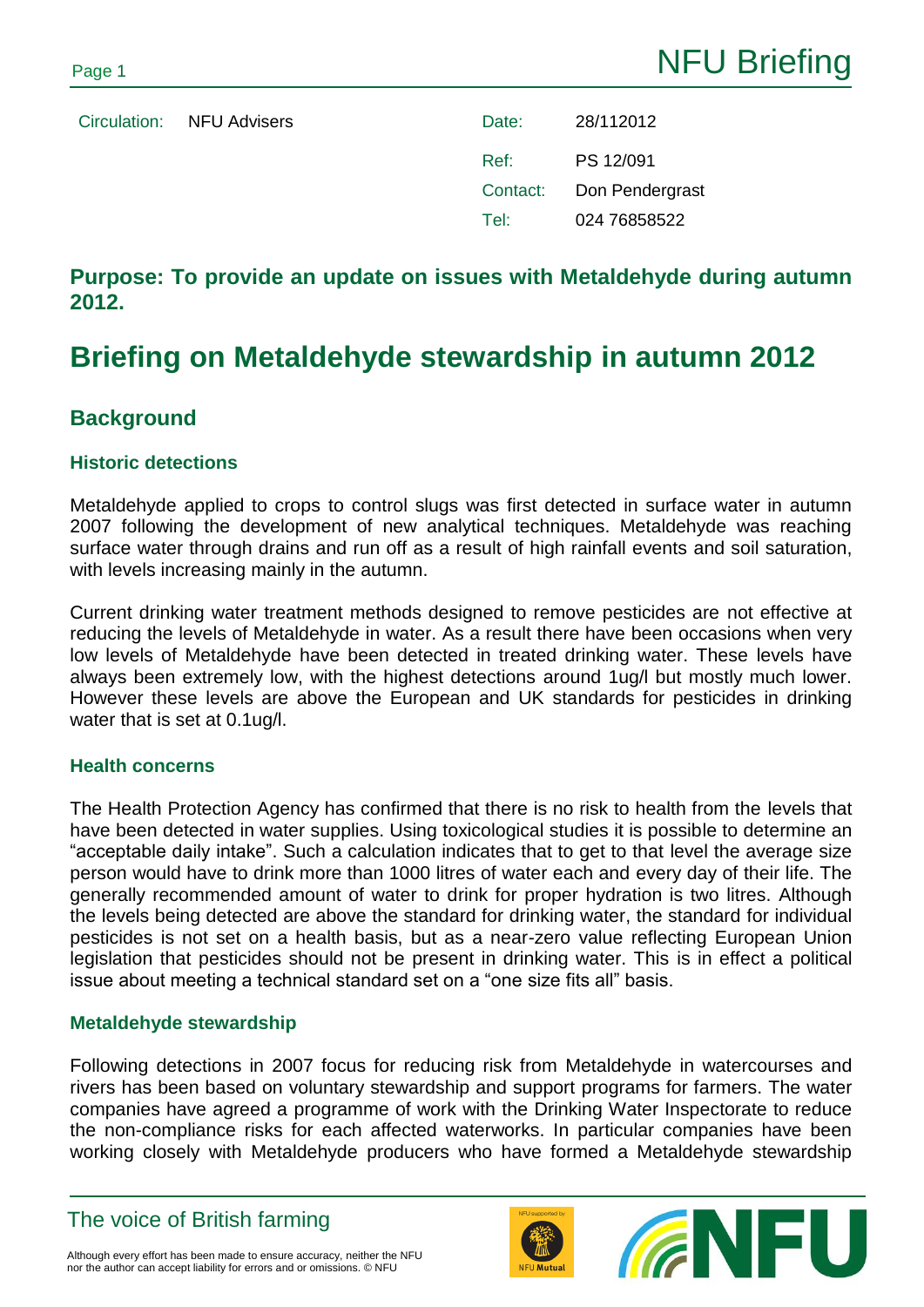group (MSG) and also with the Voluntary Initiative on pesticides to provide a major national programme of advice and training to farmers and their suppliers.

The MSG has undertaken a number of measures to reduce the risk of detections:

- Removal of pellets containing the highest doses of Metaldehyde from sale
- Voluntary changes to statutory label conditions to restrict the maximum dose allowed for one application and in one season
- [Best practice guidelines](http://www.getpelletwise.co.uk/best-practice/) and decision trees for slug pellet use, including practical support for farmers through training.

The MSG also carries out annual monitoring and reviews in spring to assess take up of advice and effectiveness of stewardship measurers.

## **Progress on stewardship**

Until autumn 2012 there has been a demonstrable downward trend in the number of occasions where Metaldehyde has been detected in raw and treated water. This has been partly attributed to stewardship measurers and to the recent dry autumns, cold winters and dry springs that not been optimal for slug activity, and therefore the need for chemical control has been reduced.

In 2012 however the challenge has been the wet and mild summer, which has been the wettest since 1912 (371mm mean UK average Jun-Aug compared to 320.2mm in 2008). This was preceded by the wettest April in 100yrs and above average rainfall in May resulting in the wettest period from 1<sup>st</sup> April to 30<sup>th</sup> June since records began. These conditions significant increase slug activity and production of juvenile populations to levels which have jeopardised autumn sowings. An issue further compounded by poor cloddy seedbed resulting in slow emergence and subsequent growth. This has already resulted in significant crop losses with some crops being re-sow or abandoned.

There have been no severe frosts or very cold weather to provide a natural level of control on slugs. Added to this the difficulties that the very wet weather has posed to farmers attempting to employ non pesticide based practices such as rolling. The result has been an increase in concentrations of Metaldehyde in rivers, reservoirs and canals across large parts of England, with some catchments recording the highest Metaldehyde concentrations since intensive monitoring began.

MSG and VI have undertaken awareness campaigns to communicate the issues to the farming industry stressing the urgency and **imperative of observing good stewardship during the recent high slug pressure and wet conditions.**

The current situation is being compounded by limited stocks of all types of slug pellets. The autumn 2012 UK market requirement had not have been anticipated, particularly when we consider the drought conditions in spring 2012. The alternative products to Metaldehyde are Methiocarb and Ferric Phosphate, Metaldehyde production is estimated at 10-12000MT compared to estimates of 1000MT respectively for the alternative products.